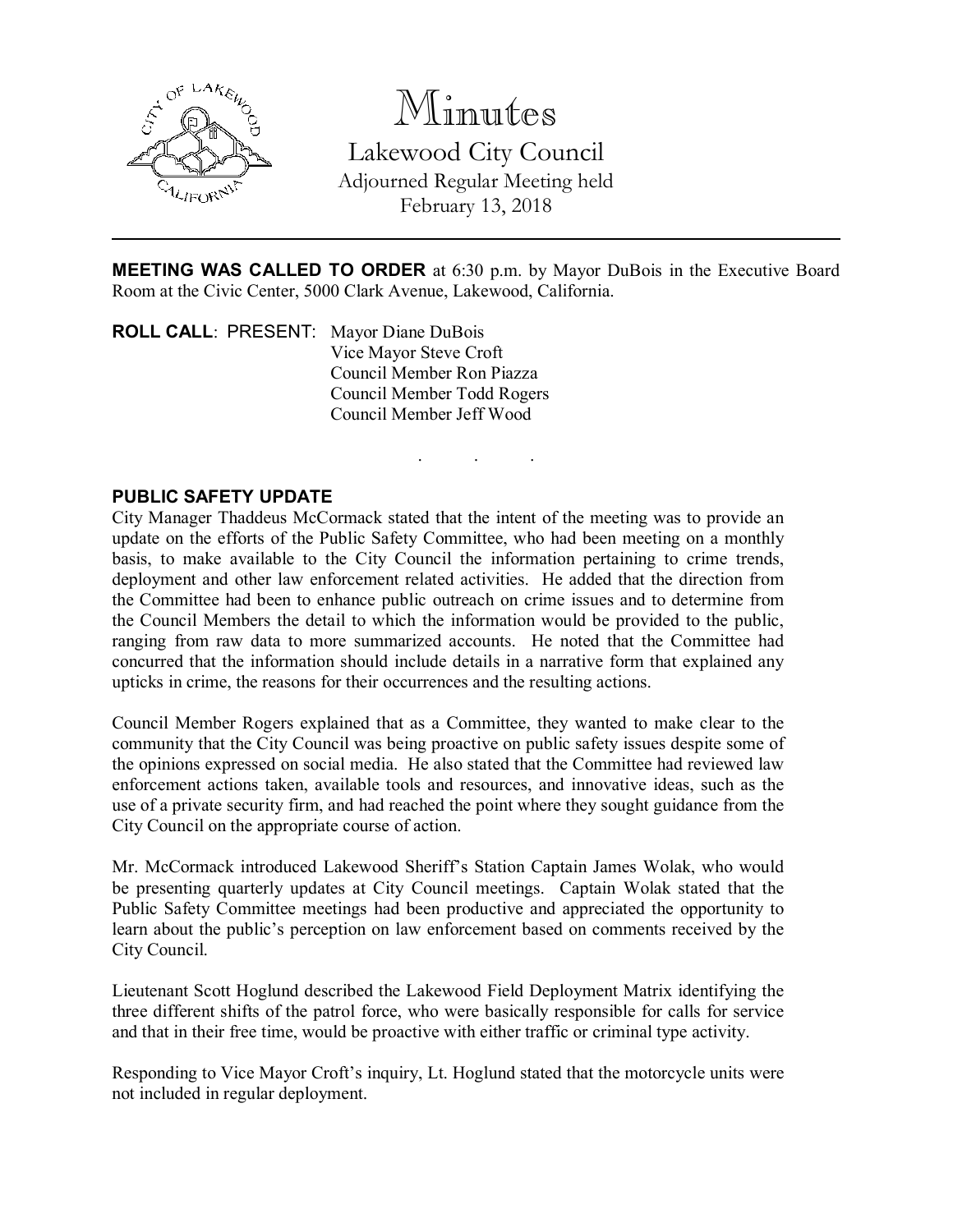## PUBLIC SAFETY UPDATE - Continued

Lt. Hoglund replied to Council Member Wood's questions pertaining to scheduling of the mall deputies by stating that having two deputies working the same hours allowed for coverage during busier times and greater visibility of law enforcement presence.

Carol Flynn Jacoby, Assistant City Manager, explained that the mall had recommended the scheduling based upon the volume of people at the mall.

In response to Council Member Rogers' questions, Lt. Hoglund stated that there had been no pattern and that crimes that had been committed were spread fairly evenly throughout the week.

Lt. Hoglund confirmed for Council Member Piazza that deputies were encouraged to maintain a visible presence by writing their reports in the mall parking lot and visiting the restaurants when dining. He noted that park patrol deputies in Lakewood were asked to drive through the mall when they left the station for visibility purposes.

Ms. Jacoby responded to Council Member Wood's inquiry regarding the cost for the deputies by stating that the mall and the City each paid for the cost of one deputy which she estimated at approximately \$300,000 per year.

Council Member Rogers asked Captain Wolak if there were any theories pertaining to the reasons for there being no reduction in crime at the mall despite the presence of two deputies. Captain Wolak stated that with the higher volume of visitors to the mall on the weekends, breaking down statistics on a per capita basis on those days might show that crime was down when the mall deputies were present.

Council Member Rogers suggested that looking at traffic counts might also provide valuable data regarding per capita crime statistics.

Captain Wolak proposed that the information pertaining to mall population and traffic counts could be obtained from the mall management to provide more specific crime data. He applauded Lt. Hoglund for running a great program focusing on the mall and the high schools as priorities.

Council Member Wood expressed concerns that while encouraging deputies to be more visible at the mall has benefit, it may be perceived at coming at the expense of not being visible in other parts of the City, such as schools, parks, and other business centers, which are of equal importance to the City.

Responding to Mayor DuBois' inquiry, Ms. Jacoby stated that were no resource deputies at Mayfair or Lakewood High Schools and that the deputy at Artesia High school had been funded by ABCUSD for several years.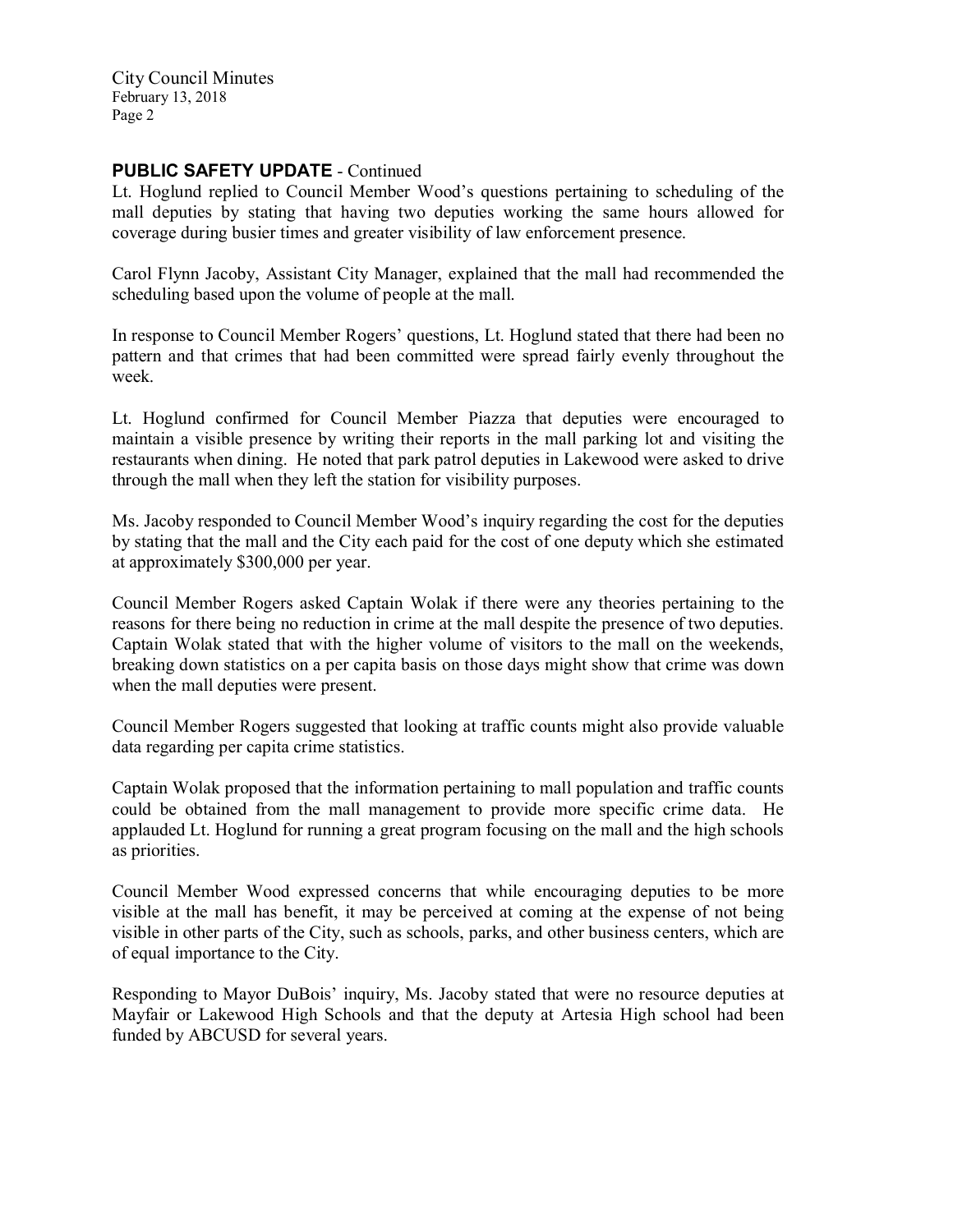# PUBLIC SAFETY UPDATE - Continued

Lt. Hoglund identified the members of the special assignment team, which consisted of himself, two sergeants and the patrol deputies. The four field special assignment deputies, with each one being given a minimum of two reporting districts, handled service requests for their area allowing them to build relationships with the community and to know who the residents were in their assigned neighborhoods. A special assignment detective as well as an abatement deputy rounded out the team. In addition to the patrol aspect, the Sheriff's Department also had dedicated detectives for the City and headquarters detective units assisting with larger scale cases which included such crimes as homicide, human trafficking, cybercrimes, special victims, and crimes involving children. From the City staff, there were the Community Safety Specialists, who recently attended basic traffic training, resulting in the patrol deputies and traffic units being freed up from having to handle non-injury traffic collisions thereby enabling them to investigate the major traffic collisions, reduce response times and be more visible.

Lt. Hoglund provided statistics on the traffic enforcement and motor program.

In response to Council Member Wood's question pertaining to citations, Lt. Hoglund stated that the majority of those issued were for speeding and running a red light or stop sign.

Lt. Hoglund reported on Part 1 crimes, focusing concern on robberies, aggravated assaults and burglaries, all of which had a substantial increase in 2017 from between 32% and 46% translating to roughly fifty incidents more during the year or four more incidents per month. There were a total of 138 robberies throughout the city, 70 of which were strong-arm robberies, which meant there were no weapons involved but rather someone just ripping property from another person. Of those robberies, thirty of them were Estes 211s, which were basically shoplift robberies and not a mall patron being robbed at gunpoint. There were a total of 141 aggravated assaults, 34 of which related to domestic violence incidents and 24 incidents involved a firearm. Only four of those incidents were gang related. There were a total of 240 residential and 170 commercial burglaries totaling 410 in 2017.

Captain Wolak explained that aggravated assaults statistics were enumerated per victim and provided the example that if somebody were to drive by and point a gun at five people, that counted as five marks.

Lt. Hoglund stated that in 2017, there were 139 victims but 111 incidents and that out of those 111 incidents, arrests were made in approximately 45 of the cases. Approximately 63 involved known suspects.

In response to an inquiry from Council Member Wood and Council Member Rogers, Lt. Hoglund stated that he would have to get back to them with a response as to why there were only 45 arrest when there were 63 known suspects.

Lt. Hoglund responded to Vice Mayor Croft by stating he would obtain the information pertaining to the number of incidents from previous years and could provide it in the future.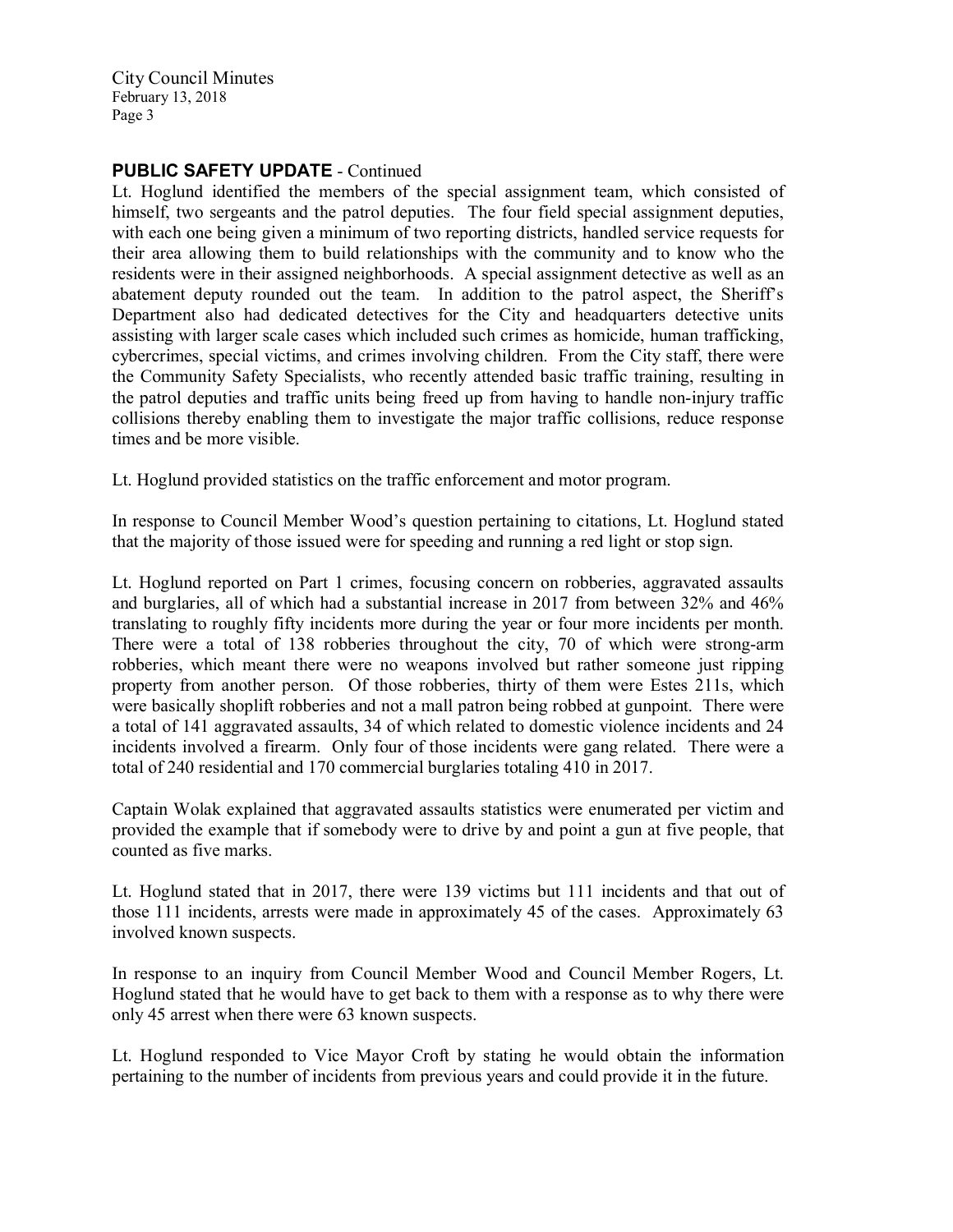## PUBLIC SAFETY UPDATE - Continued

Lt. Hoglund explained that with the rise in robberies, aggravated assaults and burglaries, a suppression car had been deployed and the two deputies handpicked for the assignment were proactive in addressing such crimes. Since their deployment, they had made 11 felony arrests and 15 misdemeanor arrests, totaling 26 arrests over a 17-day period. Two were for commercial burglary, three for possession of loaded firearm, one for transportation of a controlled substance, one for dirk/dagger, one for resisting a peace officer, and three felony warrants. In addition, misdemeanor arrests were made including 11 for possession of narcotics, one for burglary tools and three misdemeanor warrants.

Mayor DuBois, Council Member Wood and Council Member Rogers raised questions and concerns regarding whether the Community Safety Commission charge would be expanded to include such public safety issues. Ms. Jacoby stated that the Commission dealt more with traffic and parking issues.

Vice Mayor Croft concurred with Council Member Piazza, who stated that the Public Safety Committee had worked diligently to provide crime data to the entire City Council and felt that it might be a bit early in the process to enjoin the Community Safety Commission to interface with the Sheriff's Department at this time.

Steve Skolnik, Office of the City Attorney, indicated that the Commission functioned as an advisory body and would not set policy issues as the City Council did.

Mr. McCormack suggested that public outreach efforts could include providing information to and soliciting information from the neighborhood watch block captains.

Lt. Hoglund reported that the two deputies on the burglary suppression unit had been deployed and had made 17 arrests with five felonies and twelve misdemeanors over the last weeks.

Council Member Rogers inquired whether any burglars had been caught. Lt. Hoglund responded that many arrests had been made and that more arrests were for people that were wanted for residential burglaries.

Lt. Hoglund concurred with Mayor DuBois' view that the successes of the suppression units served as a deterrent.

Council Member Piazza asserted that the Committee had discussed public information and outreach efforts to include suggestions on crime prevention and education.

Public Information Officer Bill Grady provided samples of recent e-magazine articles including advice to residents on how to be as crime free as possible and how not to be a victim of porch pirates; a story about deputies doing good deeds; tips on burglary prevention; a presentation on crime trends; facts regarding Prop 47; and information about extra investments Lakewood had made in crime fighting efforts.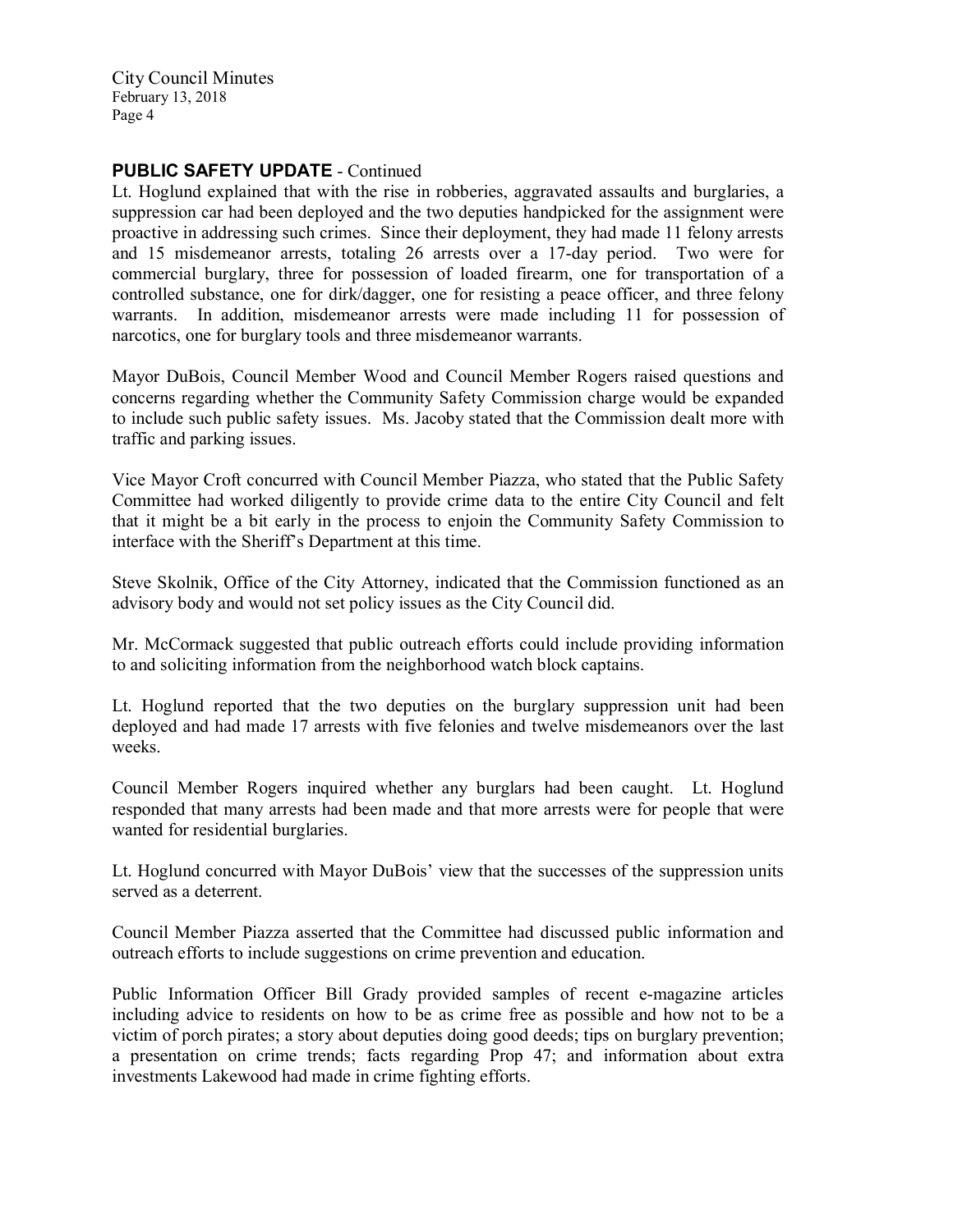# PUBLIC SAFETY UPDATE - Continued

Council Member Wood stressed the importance of the Volunteers on Patrol program and suggested promotion of the program to encourage residents to participate.

Lt. Hoglund provided a breakdown of Part 1 crimes at the mall for 2017 showing increases from the previous year in robberies, from 16 to 28, and in aggravated assaults, from four to nine. He stated that overall, crime at the mall was down 12%. He explained that many of the aggravated assaults were either domestic violence, where a known suspect was involved, or a situation that involved security which evolved into aggravated assault. A total of 26 robberies occurred during the same time period with 19 of them considered to be shoplift/Estes robberies, where the victim had been a security officer; four were strong-arm robberies, where someone may have had jewelry or a purse ripped from them; one involved a firearm and appeared to involve drugs or scandalous activity in the mall parking lot and one person robbed another person, not a patron visiting the mall; and three cases involved the use of pepper spray and the majority of them just had weapons being hands, feet or fists. Of the commercial burglaries in mall property, two included a cash register being broken into during store hours; two were at a kiosk and one involved a break in at a ticket machine at Round1 bowling center.

Captain Wolak stated that 2018 statistics so far indicated that Part 1 crimes were down more than 18%. He noted that as of February, there had been no homicides in Lakewood and that there had been two in each of 2016 and 2017. He stated that three rapes had been reported in the current year with twelve occurring in 2017, all of which were acquaintance rapes. Robberies had increased slightly with four of the twelve so far being of the Estes type. He reported that aggravated assaults were down 67% and burglaries were up 7%.

Council Member Piazza suggested that obtaining crime statistics from cities of similar size and population might be helpful to indicate how Lakewood compared to its neighbors.

Captain Wolak indicated that a weekly meeting, which was attended by the service area lieutenants for all five cities, and included the detective bureau and two crime analysts, provided for the discussion on the breakdown of the crimes that occurred in the previous week and identified crime patterns and notable arrests.

Mr. McCormack stated that he met with the Captain and the city managers from the station cities on a quarterly basis and found the meetings to be productive.

Council Member Piazza spoke on the merits of the Ring floodlight security system and suggested that residents be made aware of such systems.

Mr. McCormack reported that the objectives of the study session had been to provide an update on crime statistics, to demonstrate how such issues were being handled proactively and to respond to questions and concerns from the City Council as well. He indicated that staff was seeking to obtain from the City Council consensus on how the crime data should be provided, whether they should be given in raw data form or in a narrative context.